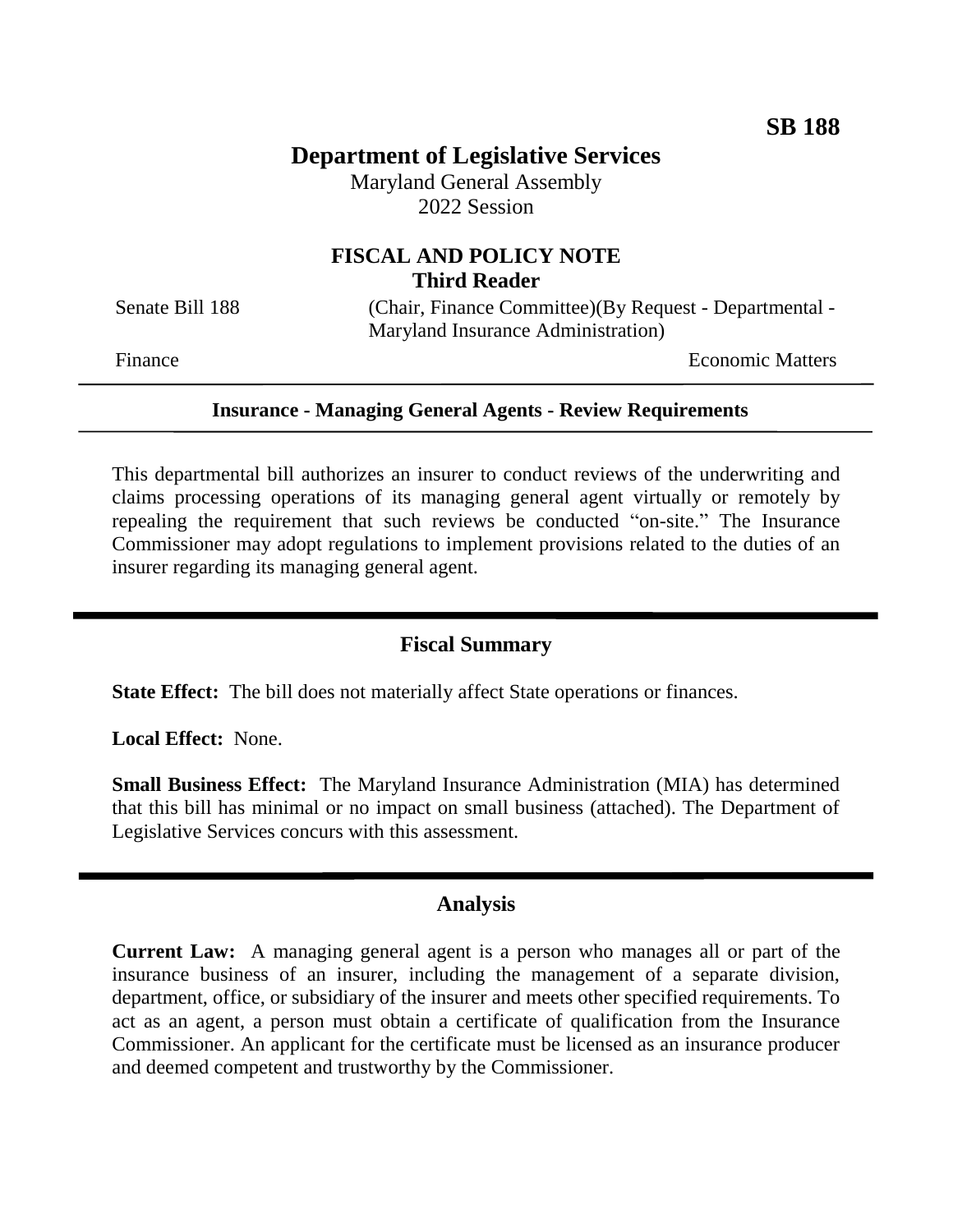Each insurer is required to maintain specified records, conduct reviews, and share information with the Commissioner about the managing general agents it does business with and/or employs. For example, an insurer must maintain independent financial examinations of each managing general agent with whom the insurer has done business, and at least twice each year, an insurer must conduct an on-site review of the underwriting and claims processing operations of its managing general agent.

**Background:** During the COVID-19 emergency, MIA suspended on-site reviews and authorized such reviews to be conducted through virtual or remote means for calendar 2020. Given the technology utilized in the insurance industry, MIA determined that insurers are able to conduct thorough virtual reviews and believes that it is appropriate to make the virtual option permanent. Furthermore, MIA advises that the bill is consistent with current industry and business practices.

# **Additional Information**

**Prior Introductions:** None.

**Designated Cross File:** None.

**Information Source(s):** Maryland Insurance Administration; Department of Legislative **Services** 

**Fiscal Note History:** First Reader - January 12, 2022 fnu2/jc Third Reader - February 7, 2022

Analysis by: Richard L. Duncan Direct Inquiries to:

(410) 946-5510 (301) 970-5510